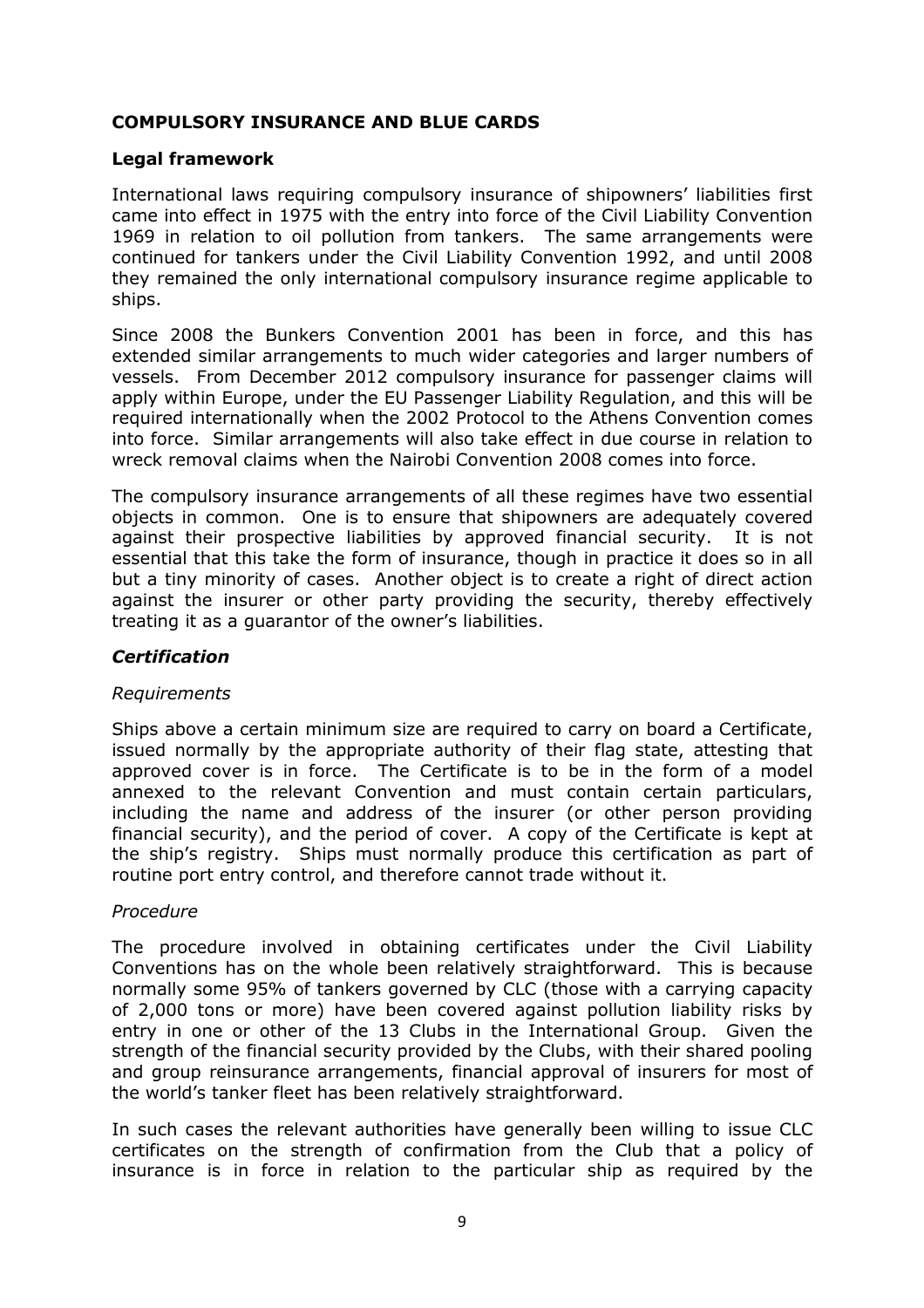Convention. This confirmation has typically been provided in the form of a certificate issued by the insurer (which is not to be confused with the CLC certificate issued by the state authorities.) The insurer's confirmation has normally been referred to as a "Blue Card". The origin of this expression is unknown: the document is not blue, is not on card, and indeed nowadays is not usually even on paper, as most flag states are willing to accept it in electronic form. However the expression has been retained and is useful as a means of distinguishing this document from the CLC certificate issued by state authorities.

If a ship is registered in a state which is not a party to the relevant international convention, arrangements can be made for the necessary certificate to be furnished by the authorities in some other state which has ratified the regime. Authorities in the UK and certain other states have in the past been ready to fulfil this function.

## Right of direct action

The right of direct action against the insurer is set out in the Convention and should be mirrored in the legislation of any contracting state where an incident occurs and claims are made. Parties claiming to have suffered loss or damage of the kind covered by the relevant regime may bring legal action directly against the insurer named in the certificate – there is no obligation on them to pursue the owner first. The insurer may rely on any defence available to the shipowner under the Convention, and he may rely on the ship's liability limit in all circumstances, even if the shipowner himself is guilty of conduct depriving him of the right to limit his own liability. However, apart from wilful misconduct, the insurer may not rely on any policy conditions or other defence he could have invoked against the shipowner.

The result of these arrangements is that an insurer who is named in a certificate may incur liability in either of two different ways – one by way of indemnity to the assured, subject to the terms of cover, and the other directly to claimants as guarantor, subject only to the limited defences allowed by the Convention. As the latter exposure is potentially wider in scope than liability to the owner under the conditions of cover, policy wordings sometimes provide for the assured to indemnify the insurer for any liability incurred as guarantor which would not have been incurred under the policy.

## **Termination**

Once the State Certificate has been issued, the insurer can terminate his liability as guarantor only by giving three months' notice in writing to the State authorities concerned. In theory this period can be abridged if the Certificate on board the ship is retrieved, but in practice this rarely occurs. This means that if circumstances arise in which the insurer is entitled to terminate his obligations both under the policy and as guarantor, his exposure in the latter capacity will continue for a further three months despite cancellation of the policy.

## Modern issues

The above is a summary of the procedure which has become established in the context of CLC as a result of the practice followed in the period between 1975 and 2008.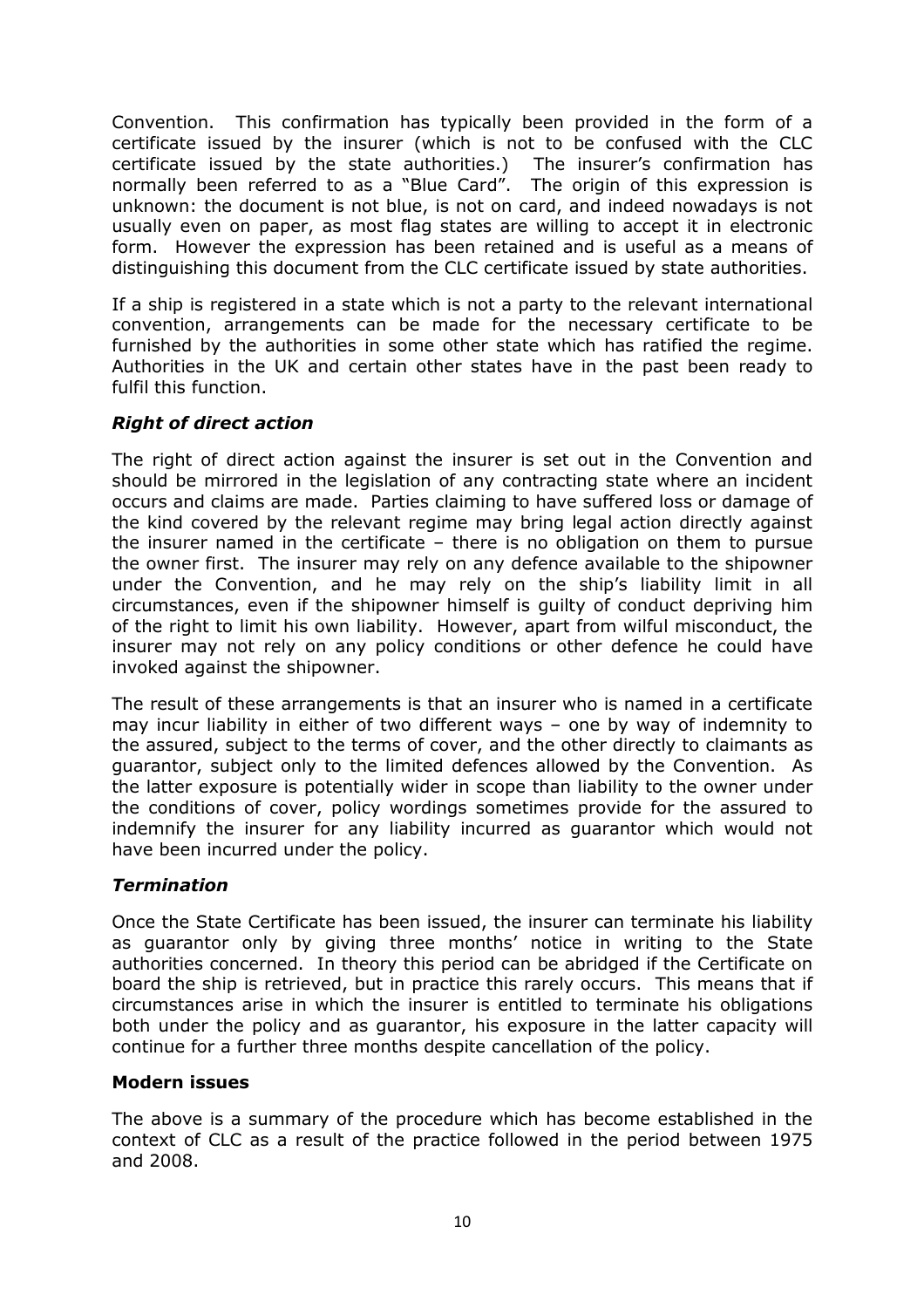Since 2008 compulsory insurance arrangements have become necessary in order to comply with other regimes dealing with other types of liability. Whilst the legal form of the requirements is virtually identical to those prescribed by CLC, various factors have changed the practicalities involved. Some of these factors lie in the fact that a wider range of insurance products has been developed to cover the risks involved. Others arise from the sheer volume of work now involved in providing multiple certification to a much larger number of vessels than those comprising the tanker fleet governed by CLC. These have highlighted a need to minimise unnecessary or inefficient formalities.

As a result of these developments new issues have arisen which have added complications to the certification arrangements. Most of these have been concerned only with the requirements involved in obtaining certification, but in some cases questions have also arisen as to the scope of liability which may be incurred as a result of a Blue Card being issued.

None of these issues necessarily presents an insuperable obstacle, but a degree of uncertainty exists as to how they will ultimately be resolved. In some cases this is due to the degree of discretion allowed to state authorities in deciding the conditions on which they will provide certificates. In others it is due to the difficulty of predicting how any legal issues may be determined by the courts in any one of numerous contracting states which are parties to the relevant regimes.

The following is a summary of various issues which have come to the fore.

## Issue of Blue Cards in electronic form

In the last decade the normal form of Blue Cards has been brought into line with modern forms of electronic document exchange, and the vast majority of administrations now accept electronic Blue Cards as Portable Document Format (PDF) files.

So far as is known, there has been no instance of a forged Blue Card being presented in support of an application for a certificate. Nonetheless, a very small number of administrations have continued to require hard copy Blue Cards. Some have voiced concerns that Blue Cards in PDF format are less secure than original documents embossed with the Club's stamp or printed on watermark paper.

To allay these concerns, all IG Clubs have established lists of vessels on their websites from which verification can easily be obtained that a specific ship is entered with the necessary cover and that a Blue Card has been issued.

A Correspondence Group of the IMO has concluded that all States Parties should follow the practice already adopted by the vast majority, and accept Blue Cards issued by IG Clubs in electronic form, in particular when it is evident from an accompanying email that the Blue Card has been sent by the Club, or when it can be verified from the Club's website that a Blue Card has been issued.

In cases where Blue Cards are issued by or on behalf of insurers other than IG Clubs, there is a greater prospect of hard copy Blue Cards being required, unless the coverholder or other agent managing the facility establishes a database,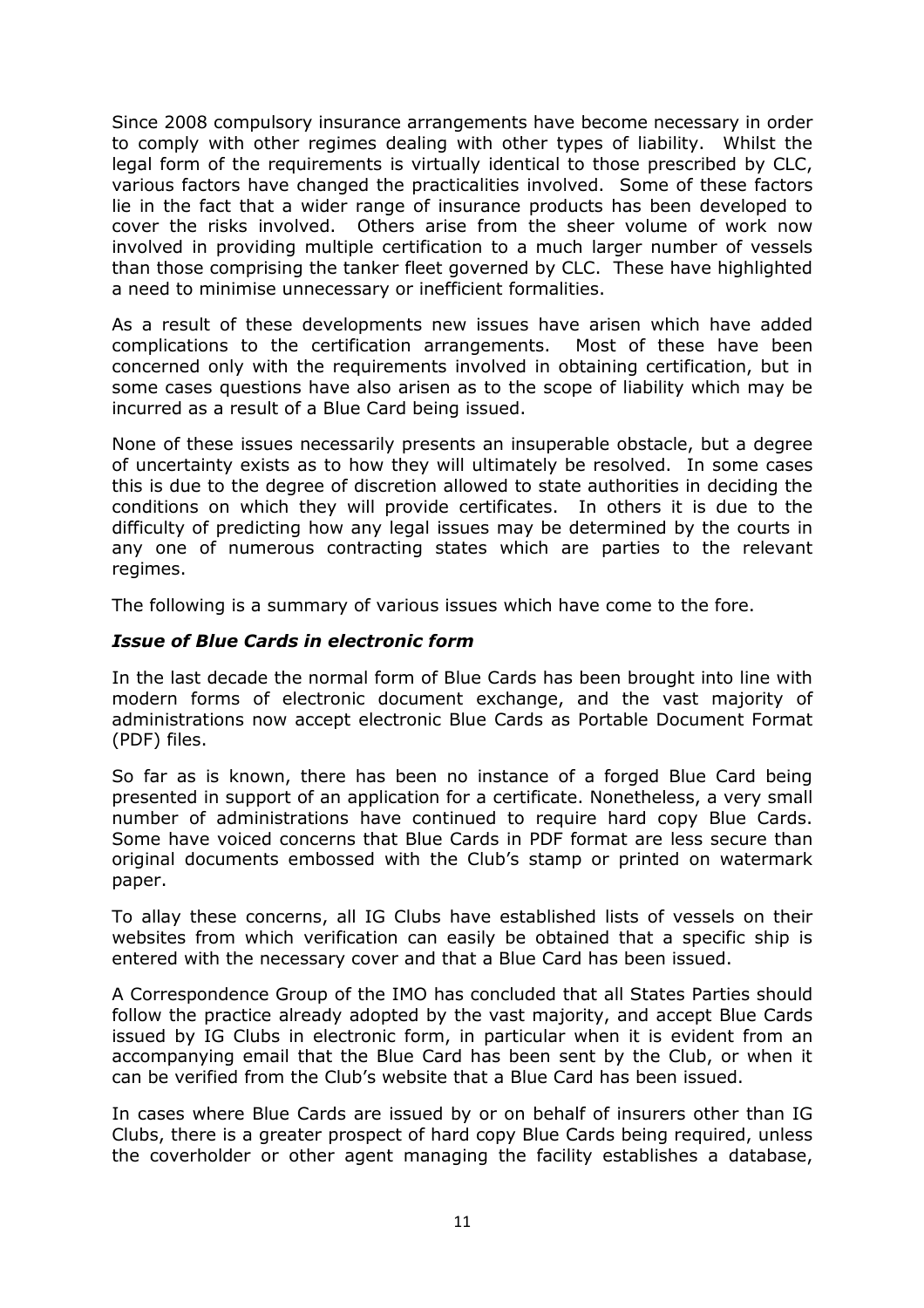comparable to those maintained by IG Clubs, enabling certificating authorities to obtain independent verification that cover is in place.

## Issue of Blue Cards prior to confirmation of renewal

Another complication which has arisen concerns the issue of Blue Cards prior to confirmation of renewal of cover. Like the cover itself, certification normally requires renewal on an annual basis, as it is valid only up to the expiry of the period of insurance stated in the existing certificate, and in the Blue Card on which it was based. So, for example, where cover is provided by International Group Clubs, and runs for 12 months from 20 February, this is stated in the Blue Card, and the period of validity of the State certificate ends with the expiry of cover on the following 20 February. A new Blue Card is needed for renewal of the Certificate thereafter.

Due to the time required to complete the administrative process of renewing a State certificate, and the need for this to be in place on the renewal date so that the ship can continue trading, Clubs are commonly asked to provide Blue Cards for the succeeding policy year considerably in advance of the renewal date, and at a time when negotiations for renewal of cover are still in progress. This has given rise to the following questions.

If, in the event, cover is not renewed with the same insurer, but is placed elsewhere, the original insurer may give notice terminating its liability under the certificate, but it will remain exposed to direct claims for a further three months.

In the Pooling Agreement among Clubs in the International Group provision is made for any liabilities incurred in this way to be reimbursed by any of the other Clubs to which cover for the vessel may have been transferred. In relation to tankers this system has worked well, given the high proportion of vessels in this class which are entered in International Group Clubs, and the fact that transfers of cover are therefore generally from one IG Club to another. However on the entry into force of the Bunkers Convention it was recognised that a higher proportion of non-tankers are insured outside the IG, and that a higher proportion of transfers of cover would be from an IG Club to a non-IG insurer. For these reasons it has become standard practice for Owners to be required, as a condition of the issue of a Blue Card prior to renewal, to provide the issuing Club with a Letter of Undertaking confirming that if they do not renew cover by entry in the same or another IG Club, they will indemnify the Club for any liabilities it may incur as a result of issuing the Blue Card.

#### Multiple insurers

A number of issues have arisen as a result of a wider range of insurers becoming more regularly involved in providing cover for P&I liabilities. This is not only because insurers other than International Group Clubs have become increasingly involved, but also because cover provided outside the Clubs is commonly underwritten by several co-insurers. The involvement of multiple insurers has given rise to the following issues:

## Multiple approvals

There has been a need for flag state authorities to approve a larger number of insurers before providing certification. Whilst a single approval may be